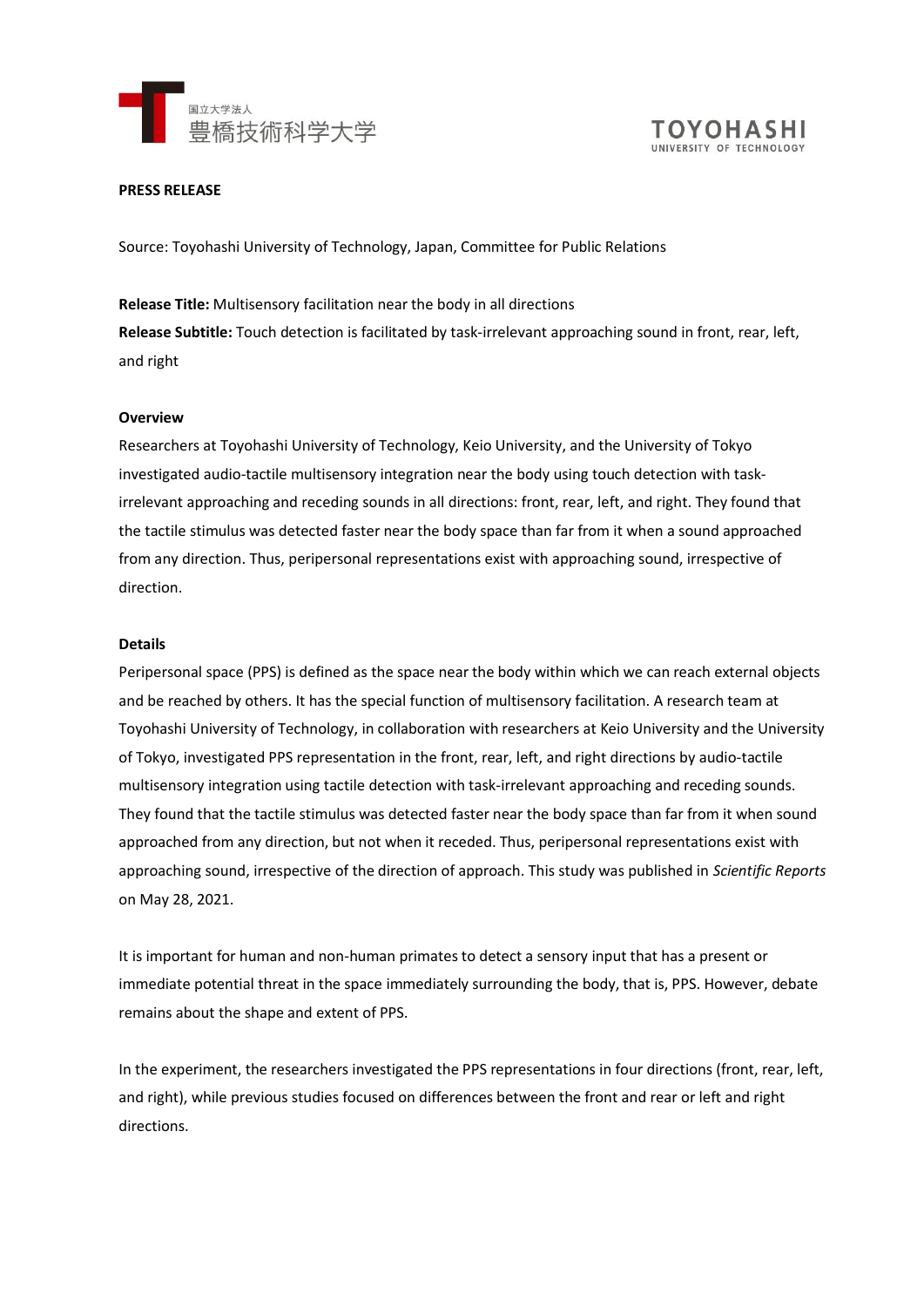



Because humans can hear sounds from any direction, the researchers used both approaching and receding task-irrelevant sounds in the experiment. Participants were asked to respond as quickly as possible when a tactile stimulus was applied to a vibrator on their chest. The timing of the tactile stimulus was varied relative to the virtual sound-source location, while the observers were blindfolded during the experiment.

The results indicated that, when sound approached, the observers responded to the tactile stimulus faster when the sound position was closer to them than when it was farther away. Thus, the participants could integrate the multisensory stimuli (tactile and task-irrelevant approaching sound stimuli) near the body. This multisensory facilitation effect in PPS diminished or weakened with the receding sound, which may be because an approaching sound can signal an imminent threat, while a receding sound poses no danger.

Therefore, the PPS representation is nearly circular around the trunk of the body, which implies that humans can detect a threat from any direction quickly by utilizing approaching sound information within PPS.

# **Future Outlook**

The research team investigated the PPS representations in the front, rear, left, and right directions, but not in the up and down directions. PPS representations in three-dimensional (3-D) space should be investigated in future studies because audio information is available and potential threats exist in all 3-D directions.

## **Funding agency**

This research was supported in part by JST ERATO (JPMJER1701) and JSPS KAKENHI JP20H04489.

## **Publication**

Matsuda, Y., Sugimoto, M., Inami, M. et al. Peripersonal space in the front, rear, left and right directions for audio-tactile multisensory integration. *Scientific Reports*, 11: 11303 (2021). <https://doi.org/10.1038/s41598-021-90784-5>